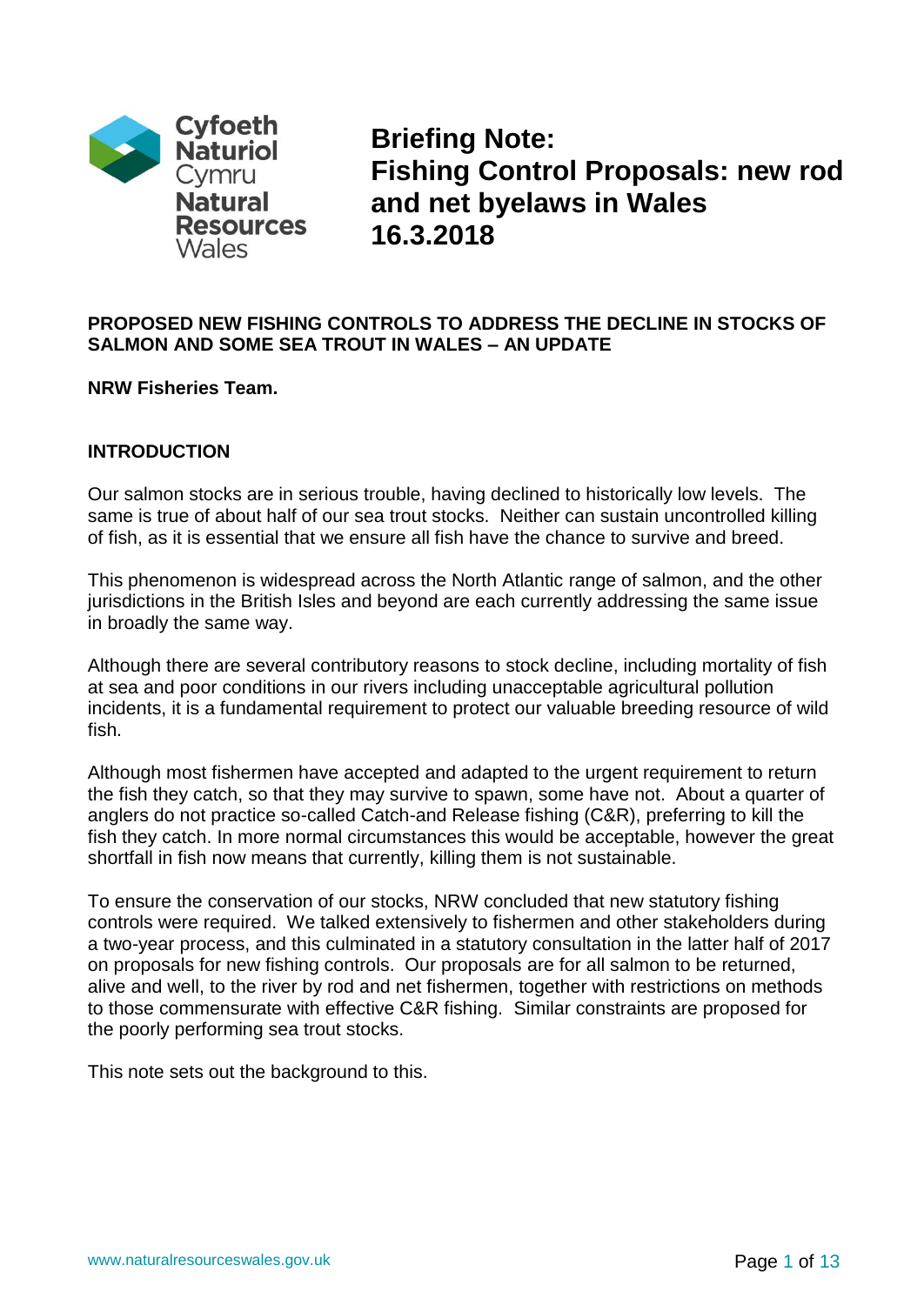## **ASSESSING SALMON AND SEA TROUT STOCKS**

NRW reports each year on the status of salmon and sea trout stock in Wales, comparing estimates of the abundance of spawning fish in each of the principal catchments with quantitative targets. The approach used has been in place for 15 years, is the same as that used by the Environment Agency in England, has been sanctioned by respective governments and is reported each year to ICES (International Council for the Exploration of the Sea) and NASCO (North Atlantic Salmon Conservation Organisation, established under an intergovernmental convention).

The most recent assessments reported show that: -

#### Salmon stock status

The status of our salmon stocks in Wales is very poor with 20 of the 23 principal salmon river stocks failing to achieve their management targets and likely to stay in this condition until at least 2021.

All but 3 are assessed to be in continuing decline.

Six failing rivers (including the 2 cross-border rivers Dee and Wye) are designated as Natura 2000 sites under the EU Habitats Directive, with salmon contributing to this designation.

Some fear that we are applying blanket measures across Wales for simplified reasons and without reference to individual river performance. However, the consistency of stock failure has triggered a broad geographical response, and one which is based on individual river assessments.

#### Sea trout- stock status

Of the 33 recognised sea trout rivers in Wales, we assess that 21 are failing to achieve their targets.

# **MANAGING STOCKS OF SALMON AND SEA TROUT**

The salmon stock management regime in Wales and England was implemented in 1998 following a Ministerial Direction and followed advice from NASCO. An associated 'Decision Structure' requires us to address failing stocks by introducing measures which "urgently achieve zero exploitation by both rods and nets (including 100% C&R) whilst seeking to maintain socio-economic benefits where possible".

We have developed and adopted a broadly similar approach for sea trout management.

C&R fishing has previously been introduced in Wales over the past 20 years: -

• As stocks have declined over the past 20 years, NRW and predecessors have continually urged voluntary restraint on the killing of fish. This was broadly well received by anglers and rates of C&R increased year on year. However, they have now generally stalled and with variable uptake: -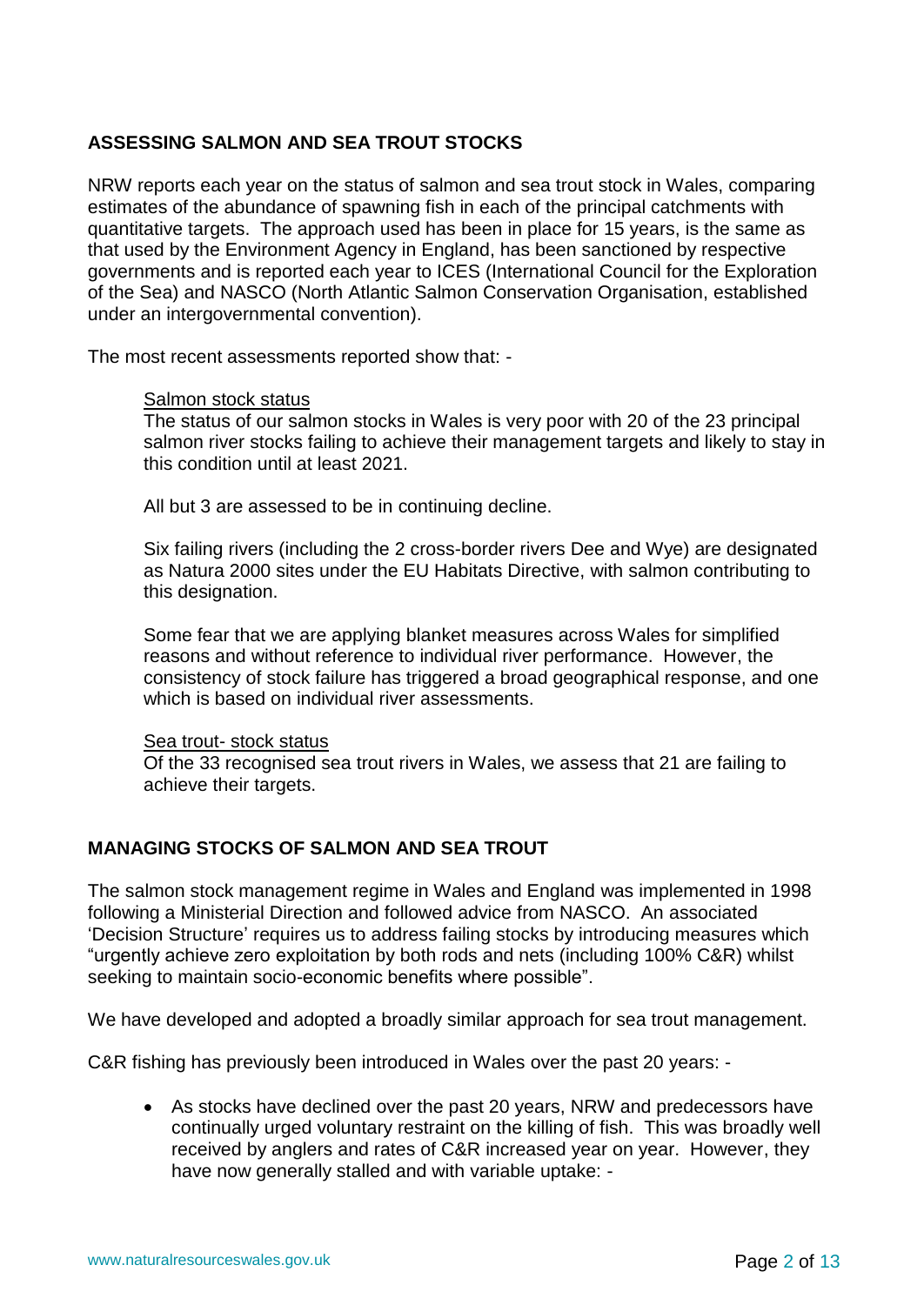- o salmon (combined statutory and voluntary): 33% 100% (mean 72%)
- $\circ$  sea trout: 28% to 100% (mean 76%).

In 2016 we strongly reiterated the message for maximum C&R, however anglers still declared that they had killed over 500 salmon. On rivers where anglers could take salmon, 56% released all their salmon, whilst 24% killed all the salmon they caught.

- National byelaws requiring statutory C&R) fishing for spring salmon (prior to June) in rod and net fisheries were first introduced in 1999 and renewed in 2009.
- The principles of the Decision Structure were followed in implementing statutory C&R fishing for salmon and sea trout on the Wye and Taff/Ely in 2012.

It is not only adult fish that are at risk. Recent observations have shown an unprecedented reduction in juvenile salmon and trout populations across most of Wales and indicate a wide-scale failure of spawning success in the winter of 2015/2016. This has major implications for adult salmon numbers in 2019 and 2020. It appears that extreme weather, with wide-scale high temperatures and localised high flows at critical stages seriously damaged spawning success. NRW has also taken these findings into account.

# **TECHNICAL CASE SUPPORTING PROPOSALS FOR NEW CONTROLS**

Our proposals for fishing controls were published in 2017, supported by a comprehensive technical case with full background evidence -

### <https://naturalresources.wales/media/684367/technical-case-structure-final.pdf>

Our case is that the poor status of our salmon and some sea trout stocks requires our urgent attention and although this paper focusses on the current fishing controls debate, it is clearly recognised that action is required under a broader set of initiatives.

The NASCO 1998 'Agreement on Adoption of a Precautionary Approach' makes the case for application of the 'Precautionary Approach' to salmon fishery management. It is this that requires a rational based on stock conservation limits and management targets set for each river and development of stock rebuilding programmes for stocks that are below their conservation limits. Salmon stocks are deemed to be at their lowest level ever, and the clear advice is that fishing on stocks that are below their conservation limits should not be permitted but if fishing is allowed based on overriding socioeconomic factors, it should be limited to a level that will still permit stock recovery within a stated timeframe.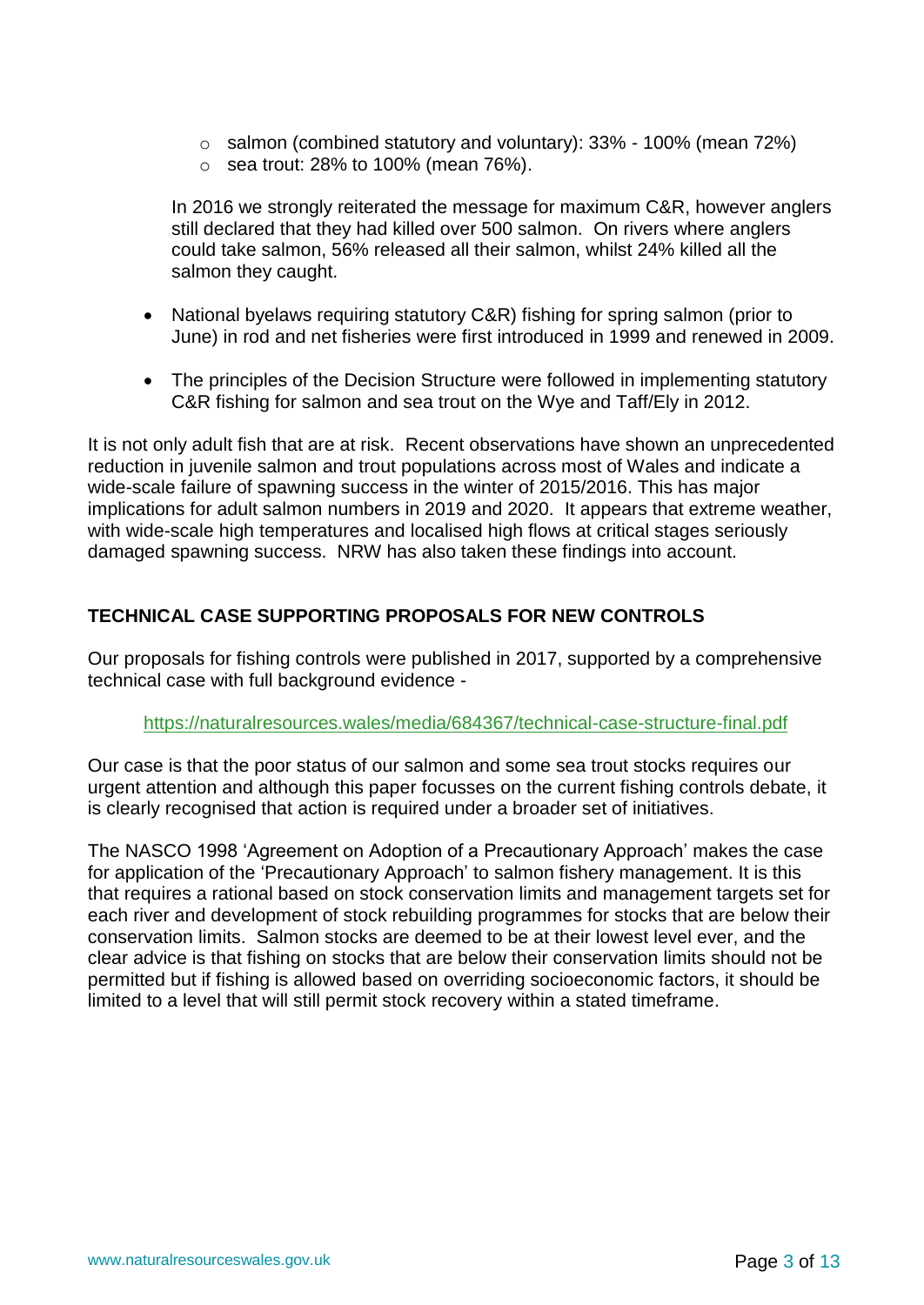### **OUR PROPOSALS – IN BRIEF**

Our full proposals, as amended, were presented to our Board on 18<sup>th</sup> January 2018, where approval was given for a formal application to be made to Welsh Government for confirmation. This application was submitted to WG on 20<sup>th</sup> February.

In summary, the proposals consist of: -

| Salmon                 | Full statutory C&R in rod and net fisheries.                                                                                                                                                                                                      |
|------------------------|---------------------------------------------------------------------------------------------------------------------------------------------------------------------------------------------------------------------------------------------------|
| Sea trout              | C&R in rod fisheries prior to $1st$ May on targeted rivers<br>A size limit to protect large fecund female fish.                                                                                                                                   |
| <b>Both species</b>    | Angling method restrictions (e.g. a ban on worm fishing for<br>salmon, restrictions on treble and multiple hooks and the use of<br>barbless hooks) to maximise the survival of released fish.                                                     |
| Net fisheries          | a later start and an earlier end to specified net fishing seasons.                                                                                                                                                                                |
| What they do not do: - | They would not close any fishery. Rod and net fishing may<br>continue, albeit with the controls set out above.                                                                                                                                    |
|                        | There is no ban on fishing with worm as bait, as perceived by<br>some, except for salmon fishing. Worm fishing may continue<br>for sea trout with few restrictions (e.g. prior to 1 <sup>st</sup> May, to<br>protect important stock components). |

NRW is of the clear view that there is a compelling case for further urgent conservation action to help arrest the decline in the status of salmon stocks, and some sea trout stocks. This is essential to help restore stocks to healthier and more sustainable levels.

The proposed measures have been designed to ensure proportionality in balancing the interests of both net and rod fishery sectors while addressing the underlying need to better protect Welsh salmon and sea trout stocks. The proposed measures, are both proportionate and reasonable, in view of the risks to vulnerable and declining stocks throughout Wales.

Continuing to kill fish whilst stocks are far below their target levels is not sustainable and makes no sense.

Our case recognises that both species are facing a wide range of environmental pressures which are constraining stocks and fisheries (and details ongoing actions to address these).

For salmon, ongoing issues associated with poor survival at sea are a key concern in all salmon-producing nations. This highlights the importance of ensuring that conditions in freshwater are optimum for maximum production of young fish to go to sea.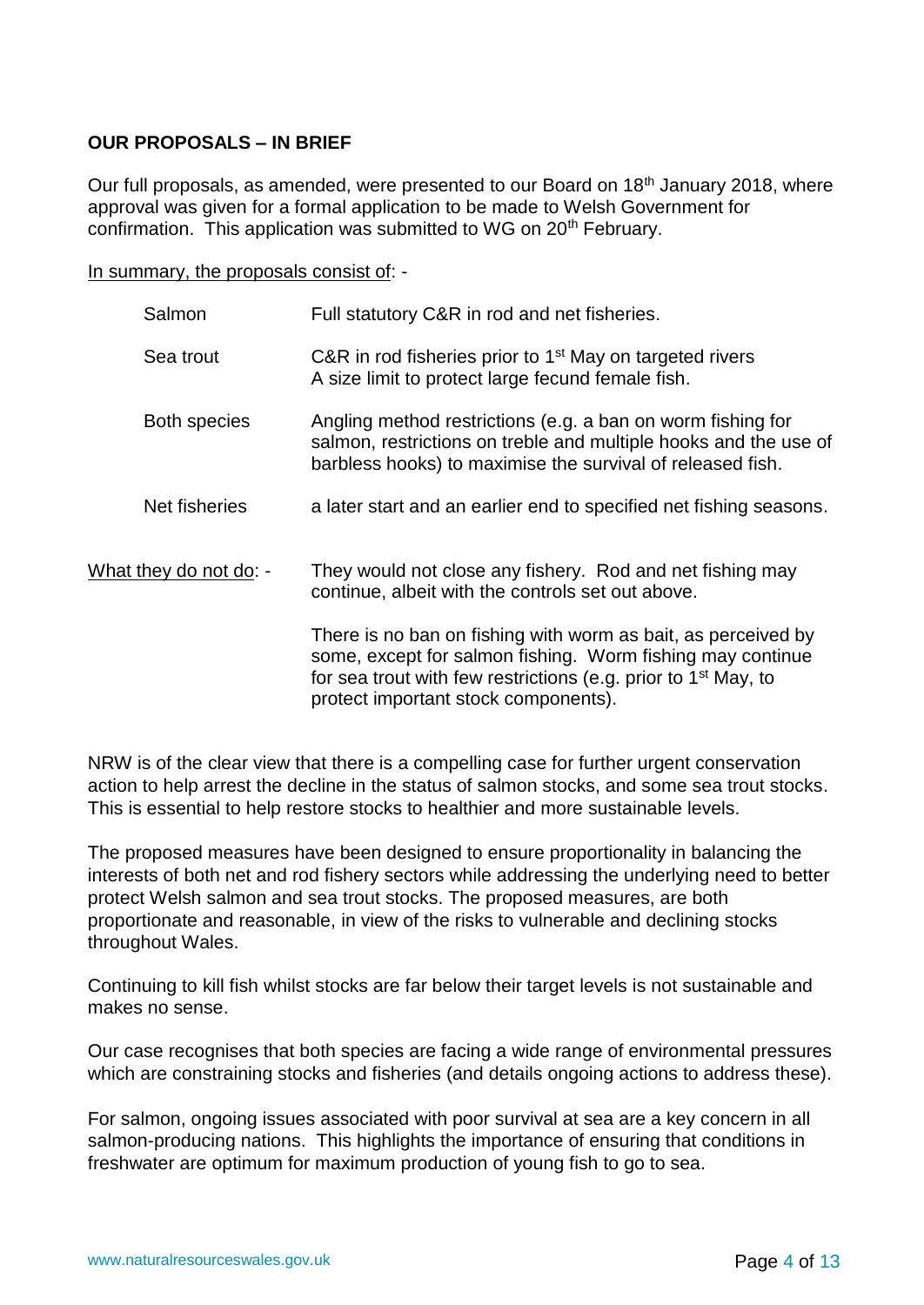Maximising the numbers of fish that survive to spawn is crucial, whilst other important work is underway to restore river habitats. This includes actions against activities that place the quality of our rivers and streams at risk.

### **CONCERNS FROM ANGLERS**

Measures such as those proposed will seldom be popular with stakeholders, even though our objective is clearly in the interest of the fish populations in question and, thereby, in the future fisheries that target them.

Some have said that the issue of concern is the potential 'imposition' of controls by a state body, rather than leaving the anglers to take their own decisions.

There have also been concerns about the potential impact on local economies, should the uptake of fishing decline. However, NRWs clear view is that in taking no action, fisheries will continue to decline and that these economic interests would face a very uncertain future if strong action is not taken to protect them. NRW views the current proposals as an investment in the future wellbeing of these natural resources.

The key concerns have been expressed as: -

- Just over 80% of the 549 representations to our consultation was from anglers who opposed some, or all, of the proposals.
- About a half of the 52 licenced netsmen responded, mostly expressing concern.
- There has been ongoing correspondence from about 6 individual anglers, some of whom represent larger groups, targeted now at Welsh Government.
- The matter was raised in the Senedd during questions to the Cabinet Secretary for Energy, Planning and Rural Affairs on 14<sup>th</sup> February by Neil Hamilton AM, and again on 21st March by Siân Gwenllian AM.
- There have been 3 petitions raised by anglers based in North Wales:
	- 1. Created by Betws-y-Coed Anglers Club (raised on 23.2.18, lasting until 6.4.18. Currently 1,045 signatories, as at  $27<sup>th</sup>$  March).

[https://www.assembly.wales/en/gethome/e](https://www.assembly.wales/en/gethome/e-petitions/Pages/petitiondetail.aspx?PetitionID=1315)[petitions/Pages/petitiondetail.aspx?PetitionID=1315](https://www.assembly.wales/en/gethome/e-petitions/Pages/petitiondetail.aspx?PetitionID=1315)

"As a matter of urgency, we ask the Cabinet Minister to investigate the conduct of the Natural Resources Wales Executive during the consultation process and recommendation for changes to rod and line fishing bye-laws at the (NRW) Board Meeting held at Bangor University on the 18th January 2018, before accepting any proposals to change existing fishing bye-laws."

2. Created by Andrew Holmes, November 2017: (615 signatures as at 27<sup>th</sup> March).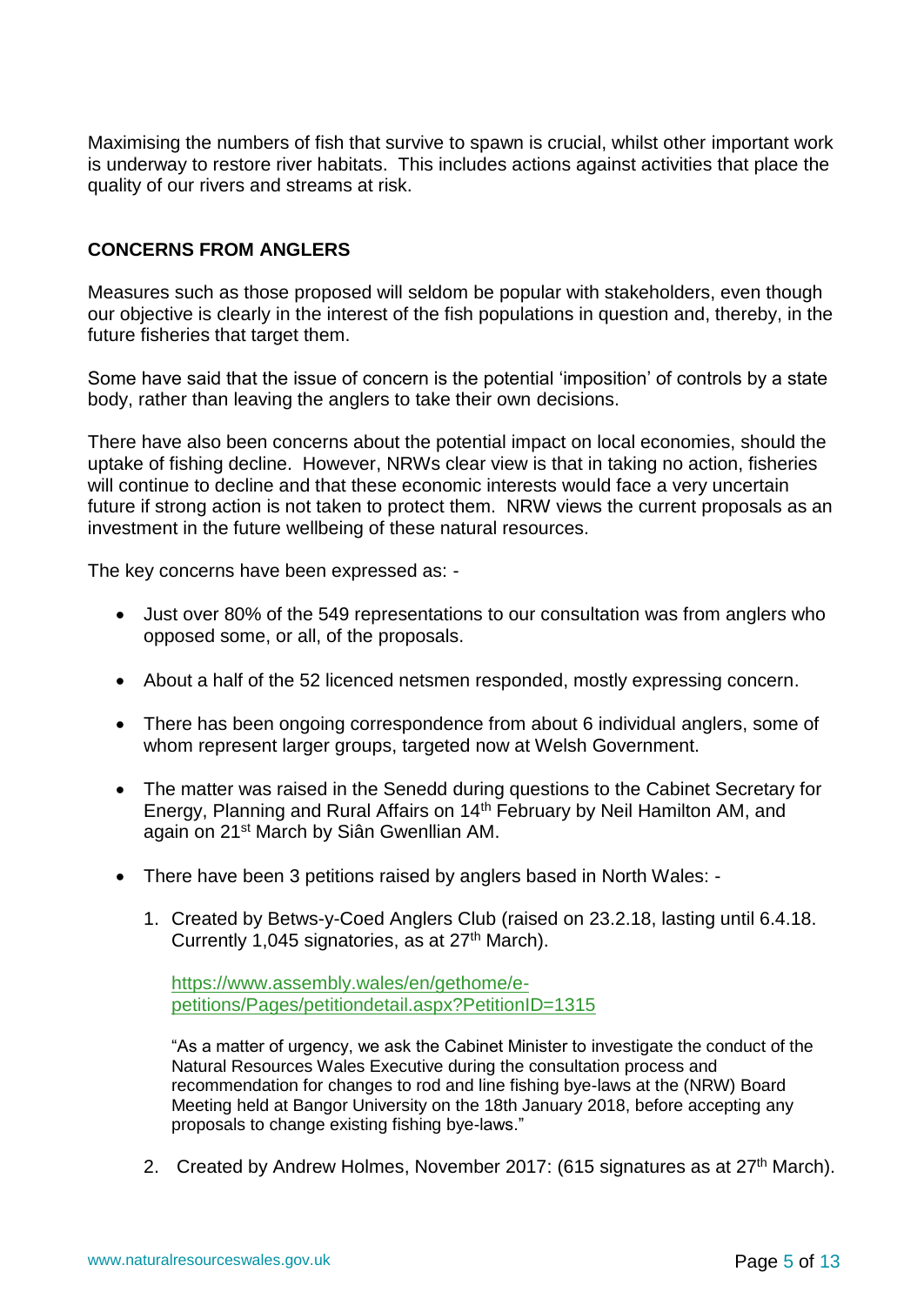To: George Eustice MP, Minister of State at the Department for Environment, Food and Rural Affairs (Defra) and First Minister of Wales Carwyn Jones "Give Welsh Salmon and Sea-Trout a chance!"

[https://you.38degrees.org.uk/petitions/give-welsh-salmon-and-sea-trout-a](https://you.38degrees.org.uk/petitions/give-welsh-salmon-and-sea-trout-a-chance?bucket%20-%20signature-form)[chance?bucket%20-%20signature-form](https://you.38degrees.org.uk/petitions/give-welsh-salmon-and-sea-trout-a-chance?bucket%20-%20signature-form)

"Suspend all large scale commercial net fishing and factory ship operations around the Welsh coast for a minimum period of 5 years

Suspend all Coracle and Seine Netting Licences in Welsh river estuary's for a minimum period of 5 years.

Implement and enforce compulsory migratory fish 'catch and release' angling legislation on all Welsh Rivers for a minimum period of 5 years

Implement a comprehensive stocking programme of native fish for every river by encouraging anglers to donate live fish for hatchery breeding purposes, similar to the highly successful River Tyne restoration programme.

Tighten and enforce current legislation to eliminate the menace of farming and industrial pollution incidents."

3. Created by Reuben Woodford (unknown start and end dates. 1,706 signatories: as at 27<sup>th</sup> March).

To: George Eustice MP, Minister of State at DEFRA, Lesley Griffiths AM - Cabinet Secretary for Environment and Rural Affairs and The First Minister of Wales, Carwyn Jones.

"Give Welsh Fishing Clubs and Salmon and Seatrout a Chance"

[https://you.38degrees.org.uk/petitions/give-welsh-fishing-clubs-and-salmon-and](https://you.38degrees.org.uk/petitions/give-welsh-fishing-clubs-and-salmon-and-seatrout-a-chance)[seatrout-a-chance](https://you.38degrees.org.uk/petitions/give-welsh-fishing-clubs-and-salmon-and-seatrout-a-chance)

"Give Welsh Fishing Clubs and Salmon and Seatrout a Chance"

"Prevent the excesses of catch and kill of Salmon by implementing bag limits for catch and keep on all Welsh Rivers for 4 years developed on the basis of catchment specific data in close consultation with fishing clubs.

Implement a comprehensive stocking programme of native fish on all rivers.

Tighten and enforce current legislation to eliminate the menace of farming pollution and industrial pollution.

Suspend all large scale commercial net fishing and factory ship operations around the welsh coast for a minimum period of 10 years.

Prioritise resource allocation to assist in managing catchment specific issues linked to excessive natural predation rates and barriers to fish migration."

### **TIMESCALES**

The application for the 'all-Wales' rod and net byelaws was made to Welsh Government on 20<sup>th</sup> February, and those for the cross-border (Dee and Wye) and the cross-border (Severn in Wales) byelaws will follow over the coming 2 and 6 months respectively. The timescales are set in the governance process, however there can be no set timescale for a confirmation by Welsh Government.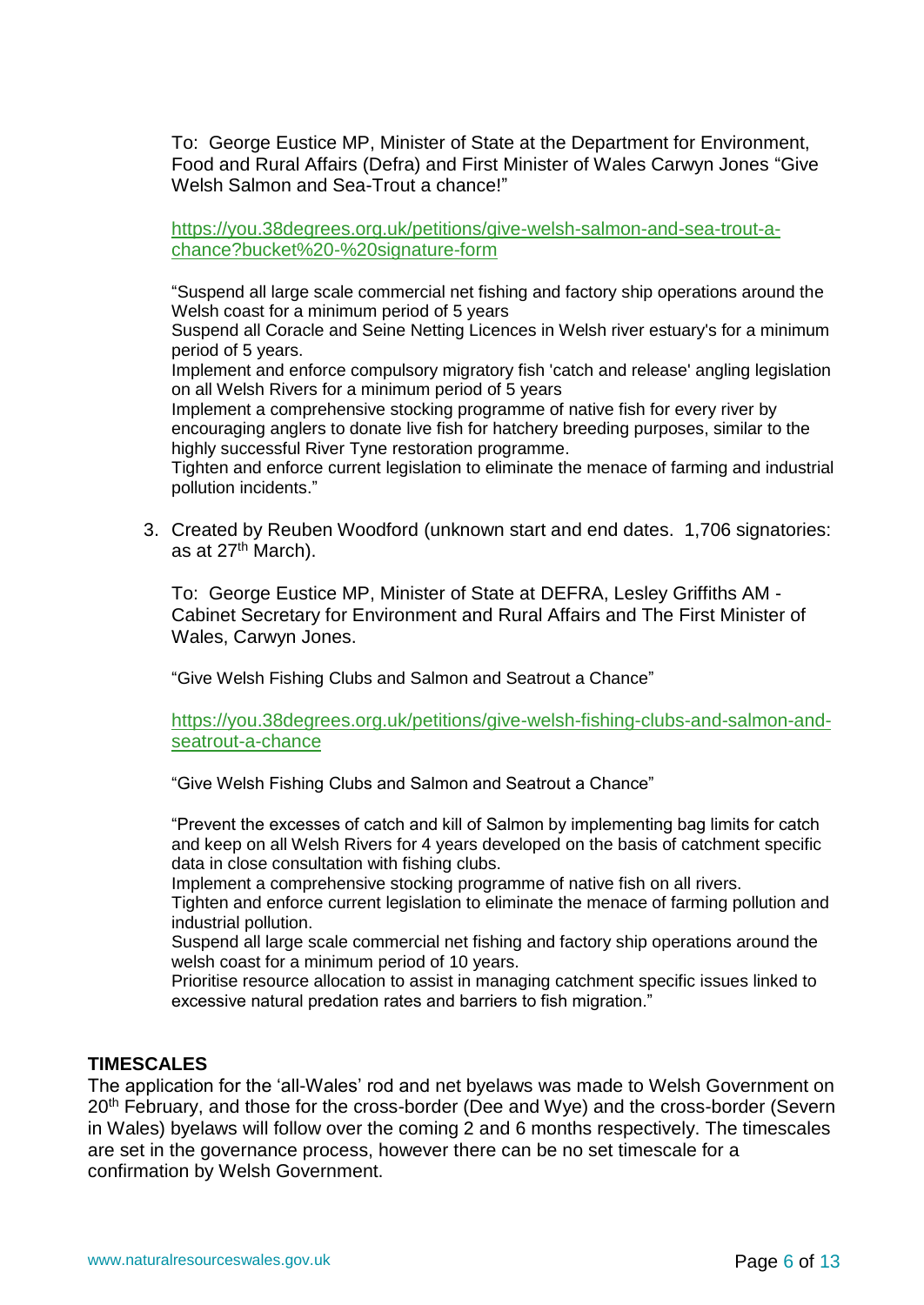Given this uncertainty, and difficulties of introducing measures mid-season, NRW is proposing that new measures should be introduced to take effect from the beginning of the 2019 rod and net seasons.

### **INITIATIVE TO PROMOTE FISHING OPPORTUNITIES IN WALES**

One of the more frequent criticisms made in representations to the consultation was that the proposed new measures would result in closure of fishing clubs, a reduction in numbers of people fishing, and an adverse effect on visitors to Wales.

NRW is aware that the proposed measures might lead to a reduced uptake of fishing, but is of the firm believe that the measurers are important if our fisheries resources are to be protected and improved.

Nevertheless, we welcome ongoing angling in Wales and in order to protect clubs and associations from the risk of declining fishing activity and related income we have worked with Afonydd Cymru on a scheme to enable clubs, associations and others to promote their fishing through the all-Wales Fishing Passport: -

### <https://www.fishingpassport.co.uk/>

This opportunity will be available throughout 2018 and we will promote this shortly.

### **CONCLUSION**

NRWs clear view is that the evidence supports the conclusion – that the sustainability of our salmon stocks and some sea trout stocks is at risk, and that ongoing killing of fish cannot be supported. In coming to this view and in setting out our proposals we have much in common with neighbouring jurisdictions in the UK and beyond.

- o We must consider the Environment (Wales) Act 2016 and the requirement to pursue the sustainable management of natural resources and the well-being goals set out in the Well-being of Future Generations (Wales) Act 2015. This is a good example of balancing short-term needs with the need to safeguard long-term needs and sustainability whilst acting to prevent problems getting worse
- $\circ$  Finally, NRW has given a clear commitment to address other issues affecting stocks, for example in our resolve to commission and implement River Restoration Plans.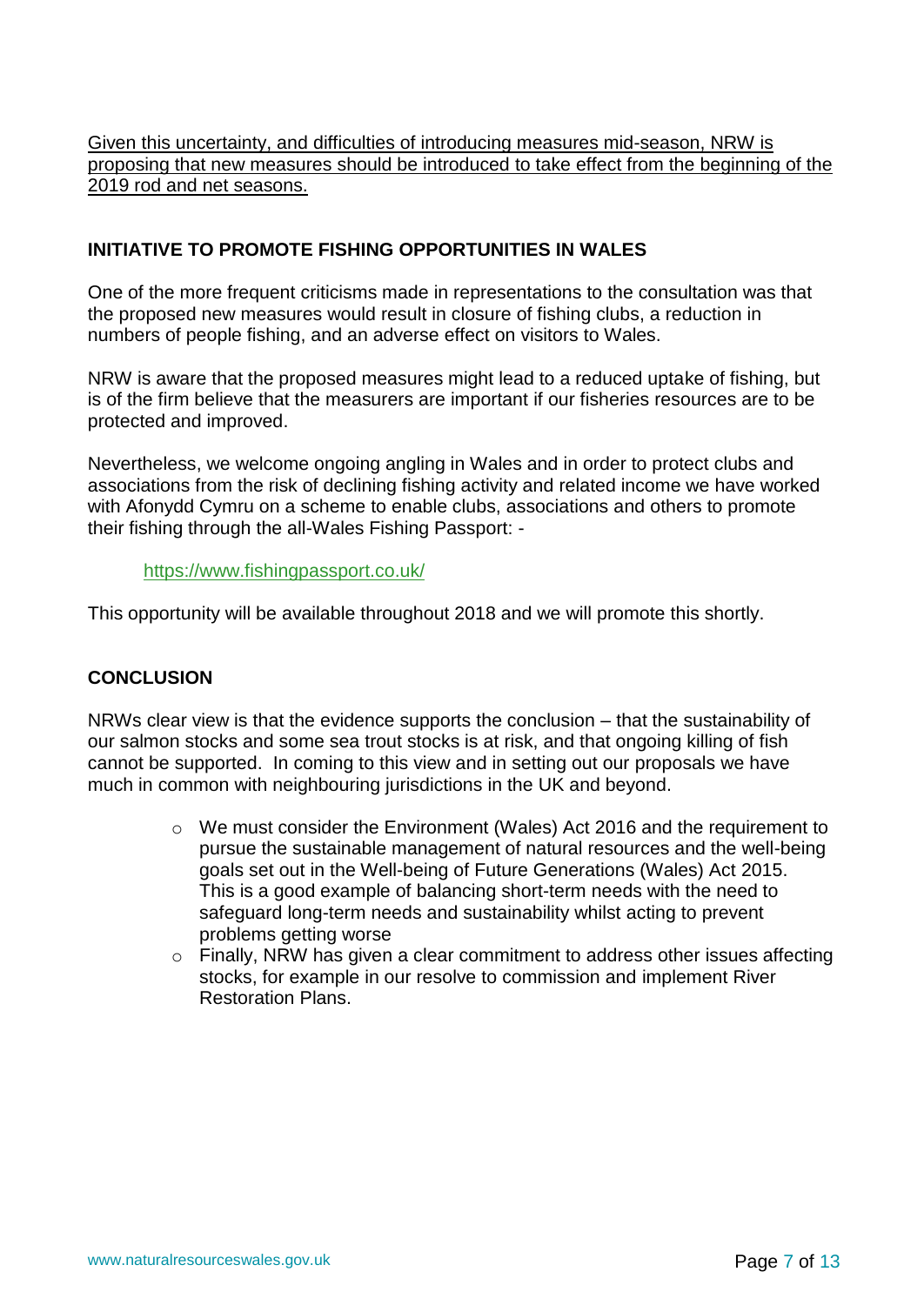## **RECENT SUPREME COURT RULING**

Following the recent Supreme Court decision in the case of Mott v Environment Agency, some stakeholders have again raised the issue of whether our proposals give rise to claims for compensation under Article 1 of the First Protocol of the European Convention on Human Rights ('A1P1 of the ECHR').

Although the Supreme Court found in favour of Mr Mott, it also emphasised that

- i) this was an exceptional case because of the severe and disproportionate burden on Mr Mott compared with other licence holders;
- ii) national authorities have a wide margin of discretion when imposing necessary environmental controls; and
- iii) there is no general expectation of compensation under A1P1 of the ECHR for adverse effects.

Taking the above into account together with our position that our proposals pursue a legitimate aim and that the means are reasonably proportionate to that aim, we do not consider that the impact on stakeholders is disproportionate so as to require compensation to be payable.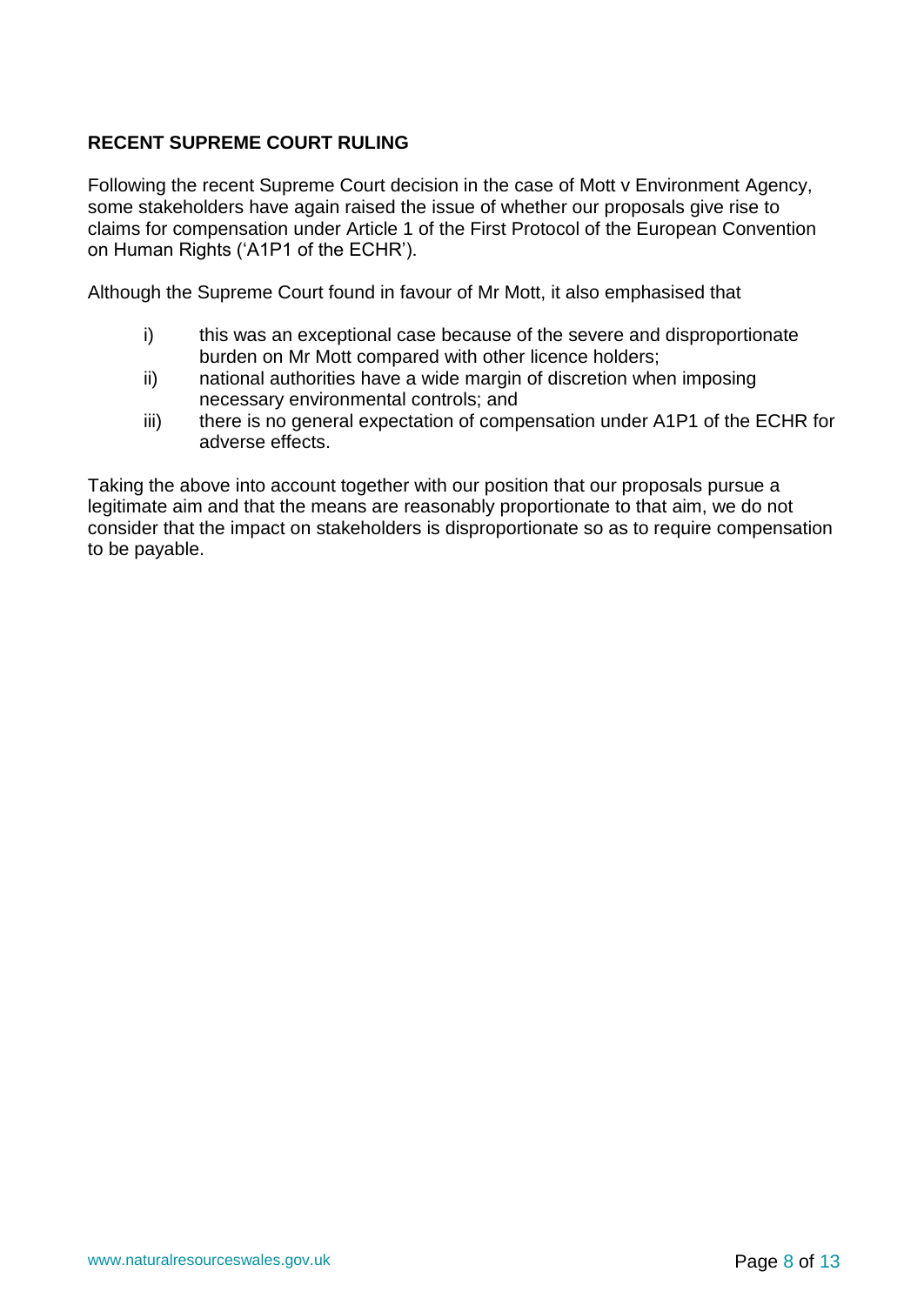# **FURTHER BACKGROUND INFORMATION**

### **DEVELOPMENT OF PROPOSALS FOR NEW FISHING CONTROLS**

New proposals for further fishing controls have been developed to protect depleted stocks of salmon and sea trout in Welsh rivers.

Although most anglers have responded to ongoing requests for restraint and return their fish alive to the river so they may breed, some do not. Salmon stocks and many sea trout stocks are no longer sustainable and it is imperative that breeding populations are protected whilst other initiatives address underlying reason for stock declines.

### **Consultation and Engagement**

Throughout the preparation of our proposals for new fishing controls to address the ongoing decline in stocks, we liaised extensively with fishing stakeholders and Welsh Government and, where appropriate, the Environment Agency (EA).

We compiled a comprehensive technical case in which options were assessed and a final proposal for new byelaws was identified (all documents are on our website: [Catch control](http://naturalresources.wales/guidance-and-advice/business-sectors/fisheries/salmon-and-sea-trout-catch-controls-2017-consultations/?lang=en)  [consultation pages\)](http://naturalresources.wales/guidance-and-advice/business-sectors/fisheries/salmon-and-sea-trout-catch-controls-2017-consultations/?lang=en).

A formal consultation was undertaken lasting for 12 weeks (22<sup>nd</sup> August -14<sup>th</sup> November), and this was advertised, promoted on our website and presented to each of our Local Fisheries Groups.

### **Our proposed exploitation measures are based on:**

- Full statutory Catch-and-Release (C&R) for salmon in the rod and net fisheries across Wales as all stocks are assessed as unsustainable and vulnerable to ongoing decline.
- Additional controls where sea trout are in poor condition
- Wherever C&R is in place additional statutory controls to prevent methods that are not commensurate with high survival rates of released fish.

### **Voluntary vs statutory: Why compulsory?**

A key difference between NRW and most fishermen has been whether the measures should be based on a voluntary or a statutory approach.

We have been setting out concerns about declining stocks of salmon and, in some cases, sea trout for several years. Throughout this period, we have continued to press the need for urgent voluntary measures. Specific concerns about 'spring salmon' resulted in the implementation in 1999 (measures renewed in 2009 for a second decade) of statutory C&R of rod-caught fish prior to June  $16<sup>th</sup>$  and, prior to  $1<sup>st</sup>$  June, for fish caught in exempted sea trout net fisheries.

Over the past 20 years or so there has been an increase in the number of fish being voluntarily returned, and there are good examples where individual fisheries and some whole-river organisations have made significant efforts. However not all clubs, fisheries and anglers across Wales appear to have taken up the challenge to actively promote or encourage greater take up of voluntary C&R. On some of our 'At Risk' rivers, voluntary C&R rates are less than 60%. In 2016, on rivers in Wales where salmon can be taken,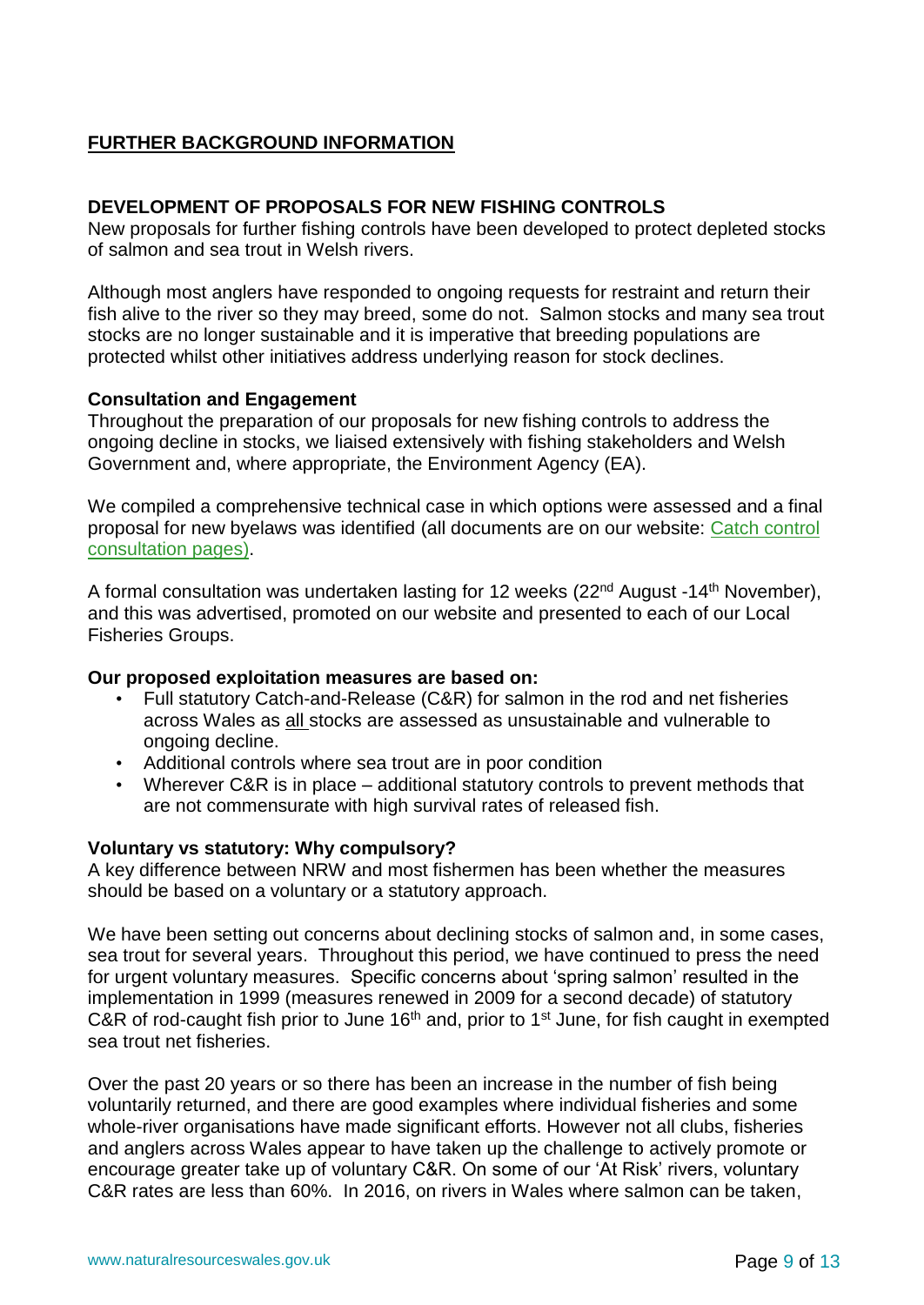only 56% of anglers who caught salmon practiced 100% C&R. Whilst some 24% killed all the salmon they caught.

The introduction of statutory C&R measures on the Wye has not resulted in the collapse or decline of angling participation in the catchment. Indeed, in recent years there has been an increase in demand because there are more fish to be caught. A suite of measures including habitat improvements, improving connectivity, addressing water quality in addition to exploitation controls in the rod and net fisheries have taken affect. While we would accept that each river is managed differently in terms of its angling access there are more similarities than differences with a mixture of clubs, syndicated stretches, private and day ticket fisheries available.

We note that under a voluntary regime the option to kill a fish often means uncertainty for anglers as there will always be suspicion that other anglers elsewhere are killing fish.

We believe that it is essential to maximise the numbers of fish that survive to spawn if we are to fulfil our commitment to sustainable management of our fisheries resources. A statutory regime means that all uncertainty in uptake of the measure is addressed – everyone knows that release is required and that to kill fish would represent a chance of enforcement action being taken.

### **CONSULTATION OUTCOMES**

There were over 2,598 unique-hits on our consultation web page, and we received 549 responses. Some of these responses were anonymous, others had no contact details, and many were replicates sent by members of angling associations. A total of 70% of the responses for which we had contact details originated from North Wales.

We responded individually to correspondents and have placed a [Compiled note on](http://naturalresources.wales/media/684347/180112-generic-theme-response.pdf)  [responses](http://naturalresources.wales/media/684347/180112-generic-theme-response.pdf) on our web site, detailing responses to all questions and points raised during the consultation.

We acknowledge that there is not widespread support from fisheries for mandatory measures, some 83% of responses disagreed with our proposed rod byelaws, whilst some 33% disagreed with the proposed net byelaws.

Respondents also referred to a wide variety of other factors affecting salmon and sea trout stocks: The 'top' 10' issues raised were:

- 1) Predation by fish eating birds
- 2) Enforcement Resources NRW would not be able to enforce new rules,
- 3) Should ban all nets,
- 4) Technical and evidence not adequate,
- 5) Bag Limits (with or without a tagging scheme),
- 6) Proposals would result in closure of clubs and/or loss of members,
- 7) Spring Salmon byelaws haven't made a difference,
- 8) Proposals would result in a reduction in economic Value,
- 9) Why have you not taken account of the 2017 catches
- 10) Agricultural pollution damaging water quality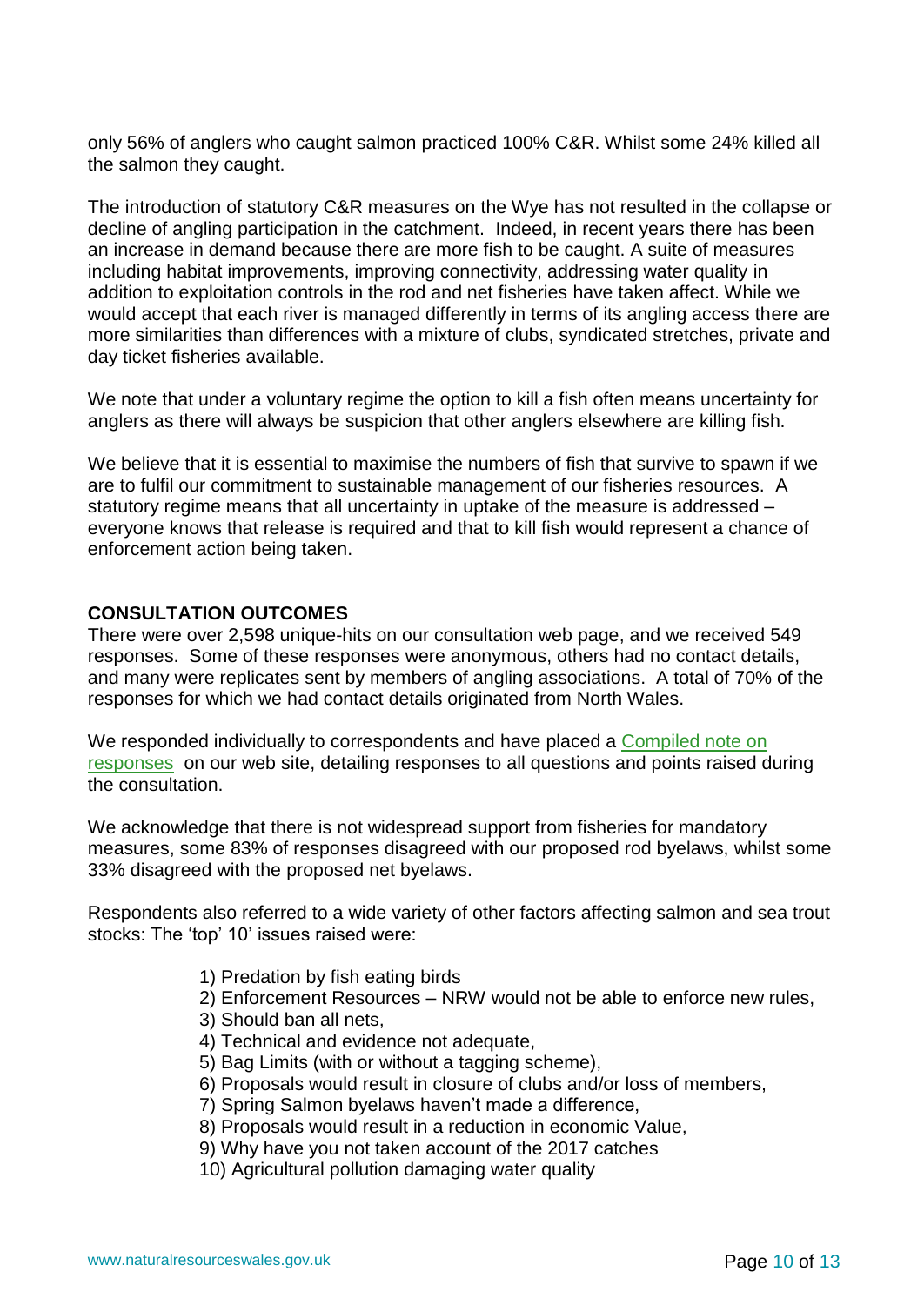Detailed responses to all these issues can be found in the compiled note on our website:

### [Compiled note on responses](http://naturalresources.wales/media/684347/180112-generic-theme-response.pdf)

We are aware of these concerns. We are aware of the risk of reduced uptake of fishing for clubs and other fisheries interests, which comes against a background of declining membership over the past 10 years or so. This has probably been triggered, in part at least, by the reduction in numbers of fish.

NRW has clear responsibilities to protect salmon and we believe that the approach taken provides the most appropriate balance between the needs of anglers and clubs, and the duty to protect the species for the future.

Following the consultation, we have listened to all points made and have amended our proposals around fishing techniques.

We still strongly believe that our technical case makes an accurate and compelling case for further urgent conservation action to help arrest the decline in the status of salmon stocks and that mandatory C&R is required.

### **NRW BOARD OUTCOME**

The amended proposals were set out in our recommendation to the NRW Board meeting held on 18.1.18 for an application to be made to the Welsh Government for confirmation of the proposed byelaws. In approving this the Board advised that NRW should initiate work on an all-Wales river restoration plan to address the other constraints adversely affecting or fish populations.

### **DECISIONS IN OTHER JURISDICTIONS**

Similar concerns have been expressed in Scotland and Ireland where C&R has been introduced, although there does not appear to be evidence of collapse or demise of angling clubs, fisheries or participation in these jurisdictions.

It is noteworthy that similar responses to declining salmon stocks have been proposed elsewhere in the British Isles. See Box below.